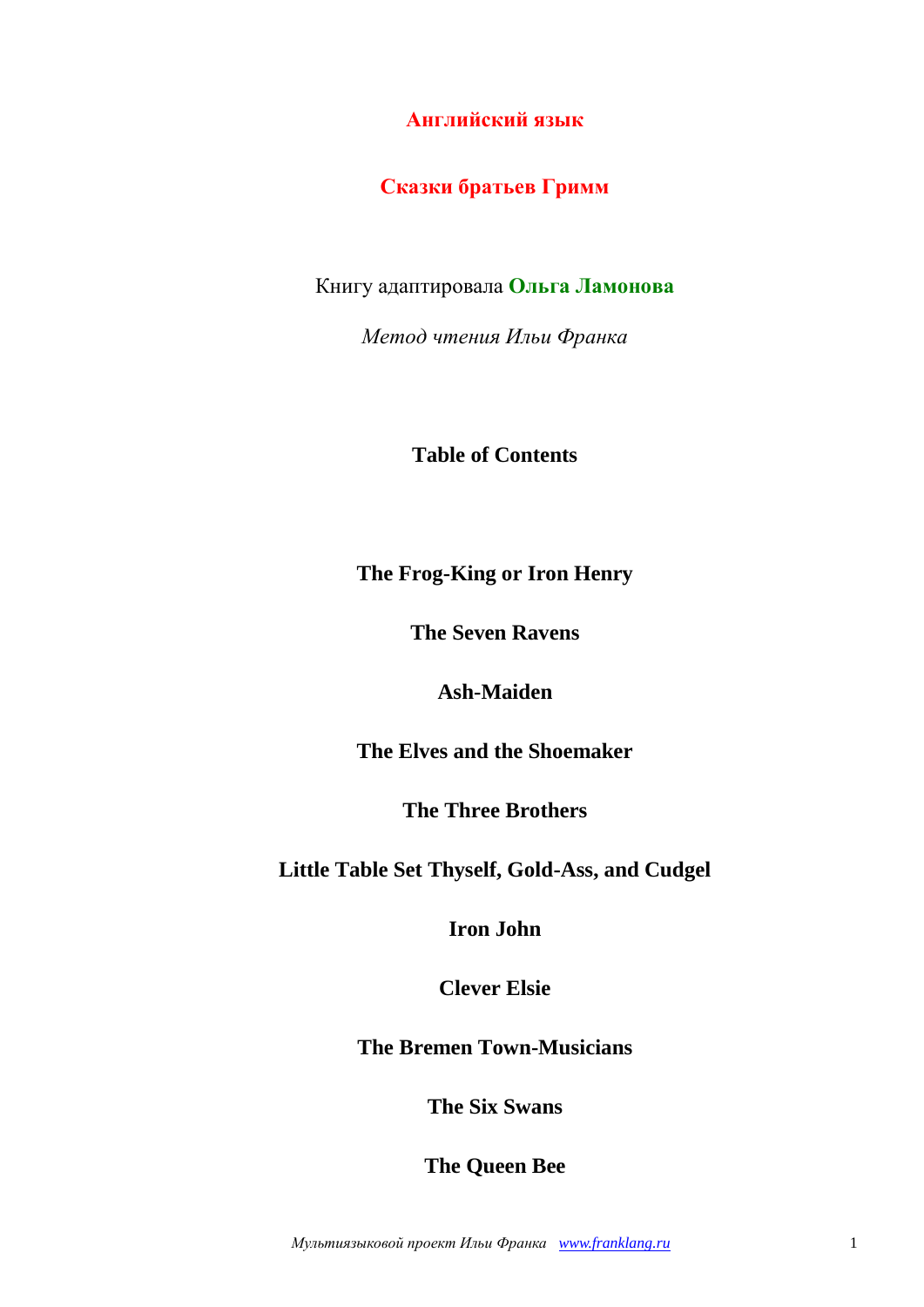**Bird-Found**

**The Golden Goose**

**Mother Holle**

**The Two Travelers**

**Jorinda and Joringel**

**How Six Men Got On in the World**

**The Goose-Girl**

**The Singing, Soaring Lark**

**The Hedge-King**

**One-Eye, Two-Eyes, and Three-Eyes**

**The Goose-Girl at the Well**

**The Shoes That Were Danced to Pieces**

**The Nix of the Mill-Pond**

**The Little House in the Wood**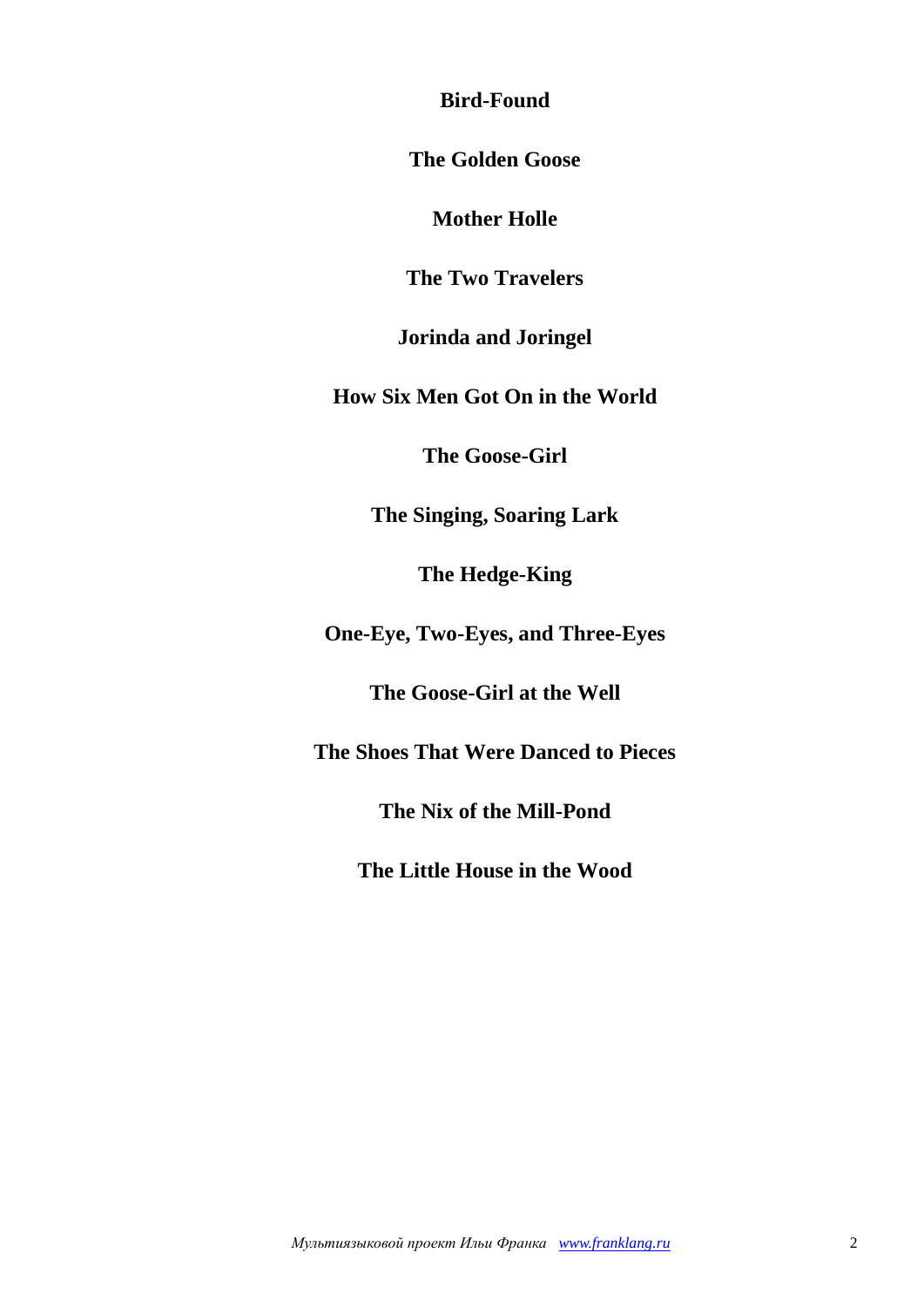#### **THE FROG-KING OR IRON HENRY**

### **(Король-Лягушонок, или Железный Генри)**

IN old time, when wishing was having (в стародавние времена, когда еще действовали проклятия; *wish – желание, пожелание; проклятие, накликание беды*), there lived a King whose daughters were all beautiful (жил-был один король, у которого все дочери были красивыми), but the youngest was so beautiful that the sun itself, which has seen so much (но самая младшая была настолько красивой, что даже само солнце, которое повидало так много), was astonished whenever it shone in her face (удивлялось каждый раз, когда светило ей в лицо; *to shine*).

daughter  $[$ 'do:tə], beautiful  $[$ 'bju:tɪfl], youngest  $[$ 'j $\Delta$ ngist], whenever  $[$ wen'evə $]$ 

IN old time, when wishing was having, there lived a King whose daughters were all beautiful, but the youngest was so beautiful that the sun itself, which has seen so much, was astonished whenever it shone in her face.

Close by the King's castle lay a great dark forest (рядом с королевским замком находился: «лежал» огромный темный лес; *to lie*), and under an old lime-tree in the forest, was a fountain (и под одной старой липой в этом лесу бил ключ; *fountain – фонтан; ключ, источник*). When the day was very warm (когда день был особенно жарким; *warm – теплый; жаркий*), the King's Child went out into the forest and sat down by the side of the cool fountain  $(204)$  короля убегала /из дворца/ в лес и сидела около: «у края» прохладного ключа; *child – ребенок, дитя; чадо, дочь*), and when she was dull she took a golden ball (а когда она была печальна, она брала золотой мяч; *dull – тупой, бестолковый; подавленный, печальный, хмурый*), and threw it up in the air and caught it (и подбрасывала его в воздух и ловила его; *to throw; to catch*). And this ball was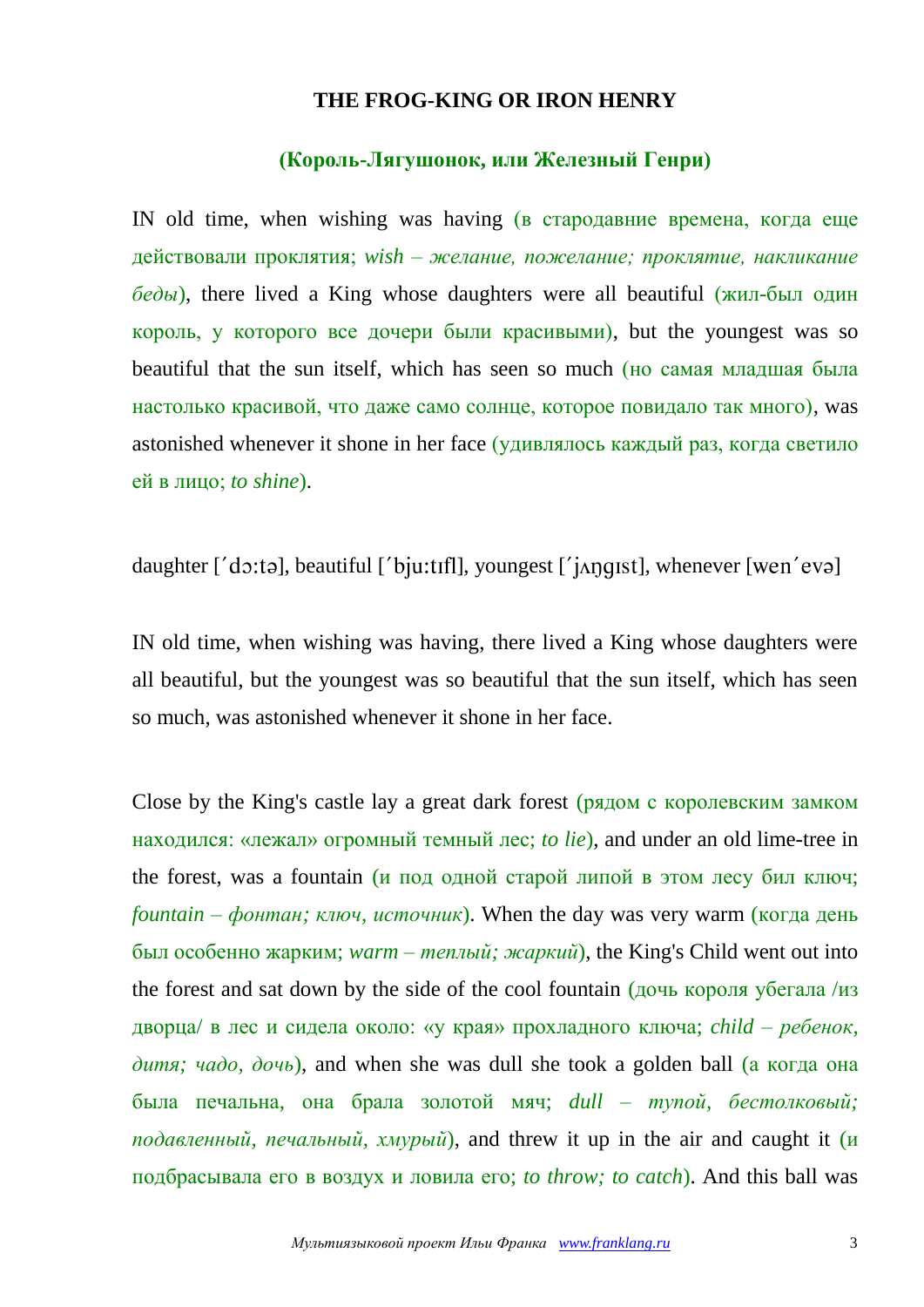her favorite plaything (и этот мяч был ее любимой игрушкой; *to play – играть; thing – вещь, предмет*).

castle [ka:sl], forest ['fprist], fountain ['favntin], threw [ $\theta$ ru:], air [ea], caught  $[k<sub>0</sub>:t]$ 

Close by the King's castle lay a great dark forest, and under an old lime-tree in the forest, was a fountain. When the day was very warm, the King's Child went out into the forest and sat down by the side of the cool fountain, and when she was dull she took a golden ball, and threw it up in the air and caught it. And this ball was her favorite plaything.

Now, it so happened one day, the King's Daughter's golden ball did not fall into the little hand (и вот однажды случилось так, что золотой мяч королевны не упал в маленькую ручку) which she was holding up for it (которую она протянула за ним), but on to the ground (а /упал/ на землю), and rolled straight into the water (и покатился прямо в воду). The King's Daughter followed it with her eyes (королевна проследила за ним глазами; *to follow smb., smth. – следовать, идти; следить взглядом /за кем-л., чем-л.*/); but it vanished (но он исчез), and the well was deep, so deep that the bottom could not be seen (а водоем был глубоким, таким глубоким, что дна его не было видно; *well – родник; колодец, водоем*). On this she began to cry (тогда она начала плакать; *to begin*), and cried louder and louder, and could not be comforted (и плакала все громче и громче, и не могла утешиться).

ground [qravnd], straight [streɪt], vanish ['vænɪf], bottom ['bptəm]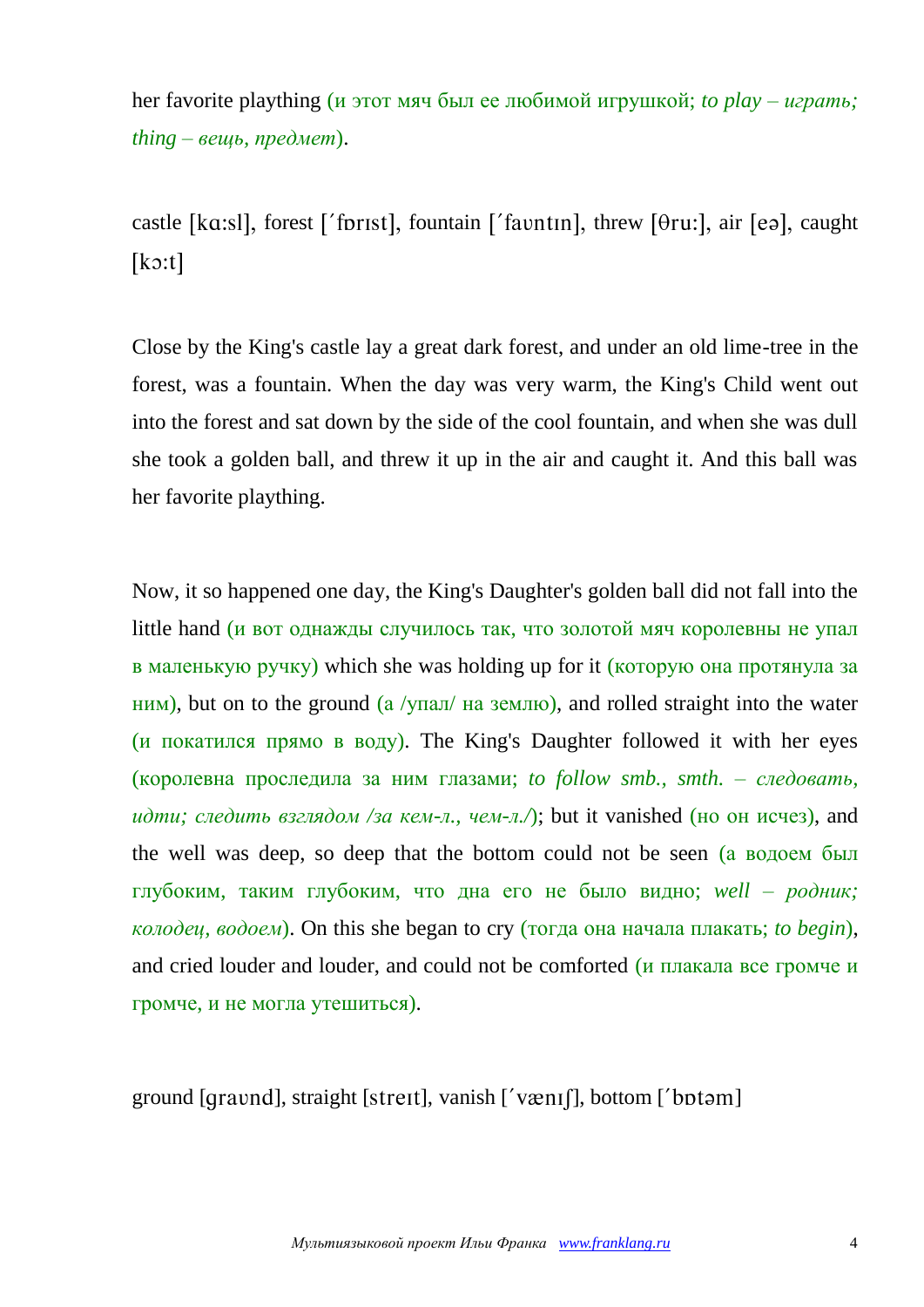Now, it so happened one day, the King's Daughter's golden ball did not fall into the little hand which she was holding up for it, but on to the ground, and rolled straight into the water. The King's Daughter followed it with her eyes; but it vanished, and the well was deep, so deep that the bottom could not be seen. On this she began to cry, and cried louder and louder, and could not be comforted.

And as she thus lamented, some one said to her (и пока она так горевала, кто-то сказал ей), "What ails you, King's Daughter (что с тобой, королевна; *to ail – хворать, чувствовать недомогание; беспокоить, мучить, томить*)? You weep so that even a stone would show pity (ты так плачешь, что даже камень пожалел бы /тебя/; *to show – показывать; проявлять; pity – жалость, сострадание*)."

lament  $\lceil \frac{1}{2} \text{ment} \rceil$ , ail  $\lceil \text{ell} \rceil$ , pity  $\lceil \text{ptt} \rceil$ 

And as she thus lamented, some one said to her, "What ails you, King's Daughter? You weep so that even a stone would show pity."

She looked round to the side from whence the voice came (она повернулась в ту сторону, откуда доносился голос), and saw a Frog stretching its thick, ugly head from the water (и увидела лягушонка, вытянувшего свою толстую безобразную голову из воды).

"Ah! old water-splasher, is it you (а, старый водный плескун, это ты; *to splash – брызгать; плескаться*)?" said she; "I am weeping for my golden ball, which has fallen into the fountain (я плачу о своем золотом мяче, который упал в источник)."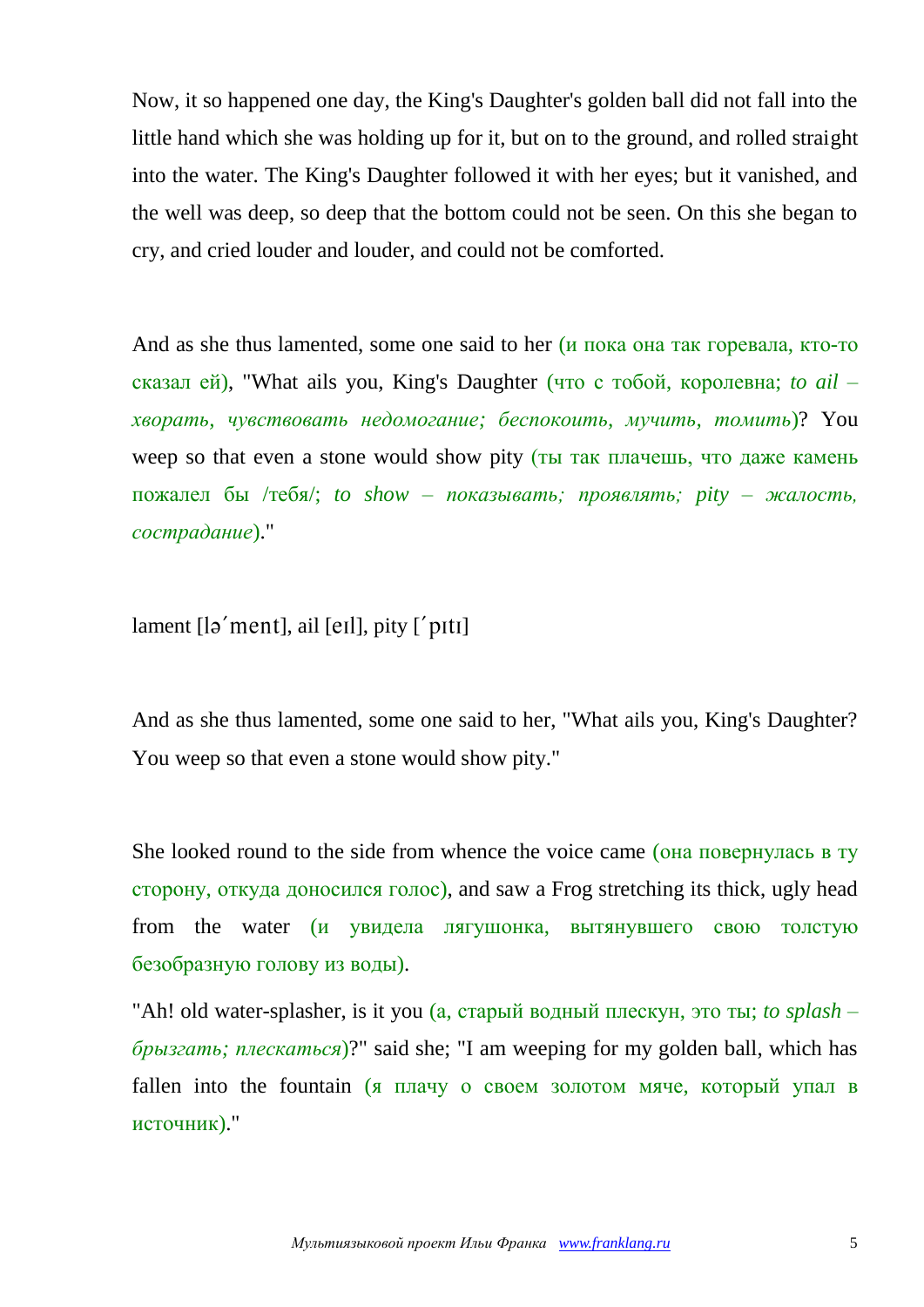whence [wens], voice [vɔɪs], ugly [' $\alpha$ qlı], splasher ['splæ[ə]

She looked round to the side from whence the voice came, and saw a Frog stretching its thick, ugly head from the water.

"Ah! old water-splasher, is it you?" said she; "I am weeping for my golden ball, which has fallen into the fountain."

"Be quiet, and do not weep (успокойся и не плачь)," answered the Frog, "I can help you (я могу помочь тебе). But what will you give me if I bring your plaything up again (но что ты дашь мне, если я принесу тебе твою игрушку обратно: «снова»)?"

"Whatever you will have, dear Frog (все, что ты ни пожелаешь, дорогой лягушонок)," said she *–* "my clothes (мои платья; *clothes – одежда, платье*), my pearls and jewels (мои жемчуга и драгоценности), and even the golden crown which I am wearing (и даже мою золотую корону, которую я ношу)."

quiet  $\int$  kwarat], clothes  $[k]$  averal  $[p3:1]$ , jewel  $\int$  dzu:al]

"Be quiet, and do not weep," answered the Frog, "I can help you. But what will you give me if I bring your plaything up again?"

"Whatever you will have, dear Frog," said she *–* "my clothes, my pearls and jewels, and even the golden crown which I am wearing."

The Frog answered, "I do not care for your clothes, your pearls and jewels, or your golden crown (мне не нужны /ни/ твои платья, твои жемчуга и драгоценности, /ни/ твоя золотая корона; *to care – заботиться; проявлять интерес*), but if you will love me and let me be your companion and playfellow (но, если ты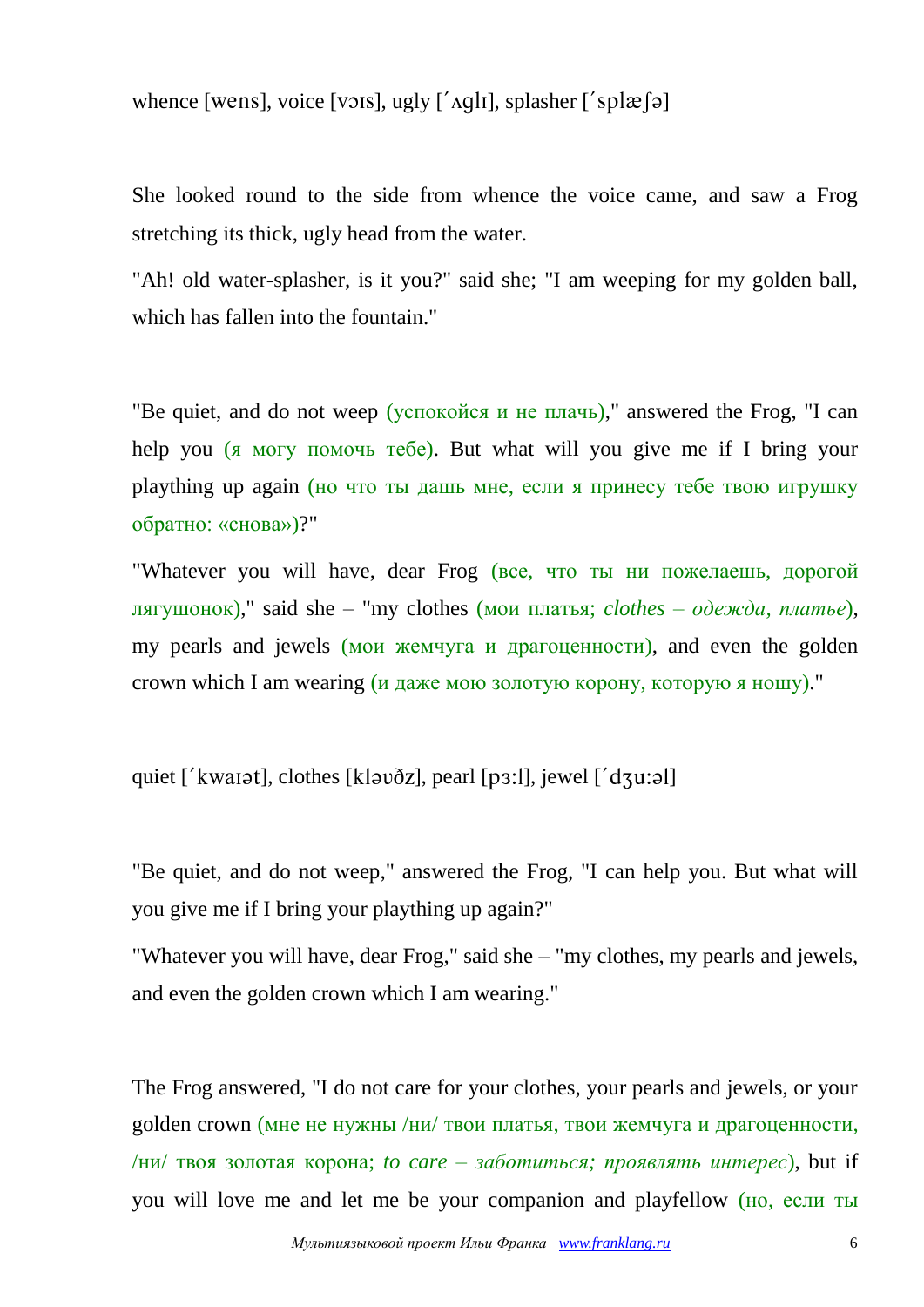полюбишь меня и позволишь мне стать твоим спутником и товарищем по играм), and sit by you at your little table (и  $/$ позволишь мне $/$  сидеть рядом с собой за твоим столиком), and eat off your little golden plate (и есть из твоей золотой тарелочки), and drink out of your little cup (и пить из твоей чашечки), and sleep in your little bed (*и* спать в твоей кроватке) – if you will promise me this (если ты пообещаешь мне /все/ это), I will go down below, and bring your golden ball up again (я спущусь вниз и принесу твой золотой мяч снова наверх)."

answer ['a:nsə], companion [kəm'pænjən], playfellow ['pleɪ feləv], promise  $['promis]$ 

The Frog answered, "I do not care for your clothes, your pearls and jewels, or your golden crown, but if you will love me and let me be your companion and playfellow, and sit by you at your little table, and eat off your little golden plate, and drink out of your little cup, and sleep in your little bed  $-$  if you will promise me this, I will go down below, and bring your golden ball up again."

"Oh, yes," said she, "I promise all you wish, if you will but bring my ball back again (я обещаю все, что ты желаешь, если только ты принесешь мой мяч назад снова)." She, however, thought (она, однако, думала; *to think*), "How the silly Frog does talk (что же этот глупый лягушонок говорит)! He lives in the water with the other frogs and croaks (он живет в воде с другими лягушками и квакает), and can be no companion to any human being (и не может быть товарищем /ни одному/ человеку)!"

however [hav'evə], thought [ $\theta$ o:t], silly ['sɪlɪ], croak [krəvk], human ['hju:mən], being  $[$  bi: $\infty$ ]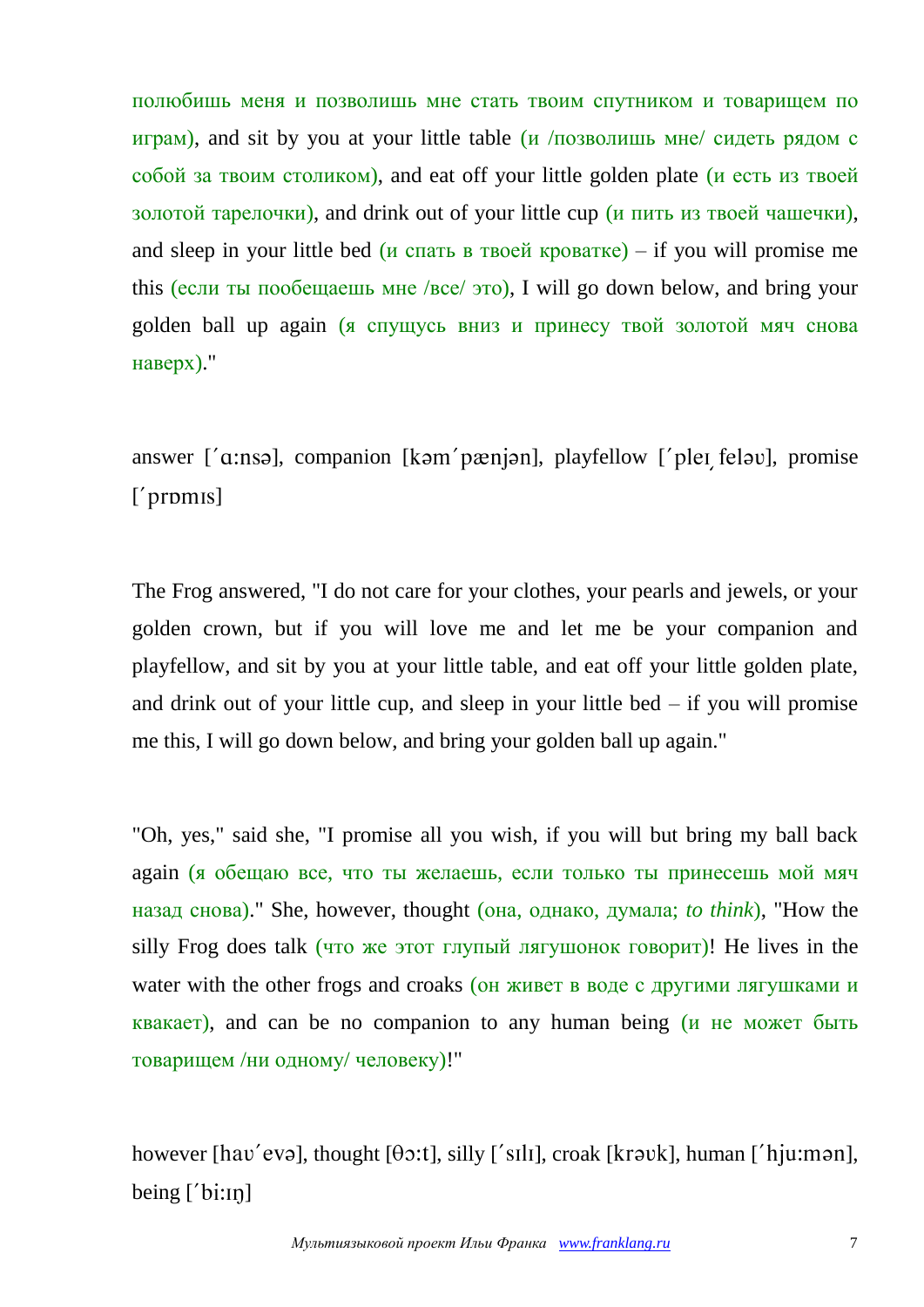"Oh, yes," said she, "I promise all you wish, if you will but bring my ball back again." She, however, thought, "How the silly Frog does talk! He lives in the water with the other frogs and croaks, and can be no companion to any human being!"

But the Frog, when he had received this promise (а лягушонок, когда он получил это обещание), put his head into the water and sank down (опустил голову в воду и нырнул; *to sink – опускаться, падать; погружаться /в воду/*). In a short time he came swimming up again with the ball in his mouth (вскоре: «через короткий промежуток времени» он снова всплыл с мячом во рту), and threw it on the grass (и бросил его на траву). The King's Daughter was delighted to see her pretty plaything once more (королевская дочь была рада снова увидеть свою прелестную игрушку), and picked it up, and ran away with it (и /она/ подняла ее и убежала с ней прочь; *to run*).

receive  $[r_1's_i:y]$ , mouth  $[mav\theta]$ , delighted  $[d_1']$  antidl, pretty  $['prrt_1]$ 

But the Frog, when he had received this promise, put his head into the water and sank down. In a short time he came swimming up again with the ball in his mouth, and threw it on the grass. The King's Daughter was delighted to see her pretty plaything once more, and picked it up, and ran away with it.

"Wait (подожди), wait," said the Frog. "Take me with you (возьми меня с собой). I can't run as you can (я не могу бегать так, как ты)."

But what did it avail him to scream his *croak, croak*, after her, as loudly as he could (но что ему дало, что он кричал свое *"ква-ква"* ей вслед, так громко, как он только мог; *to avail – помогать, приносить пользу*)? She did not listen to it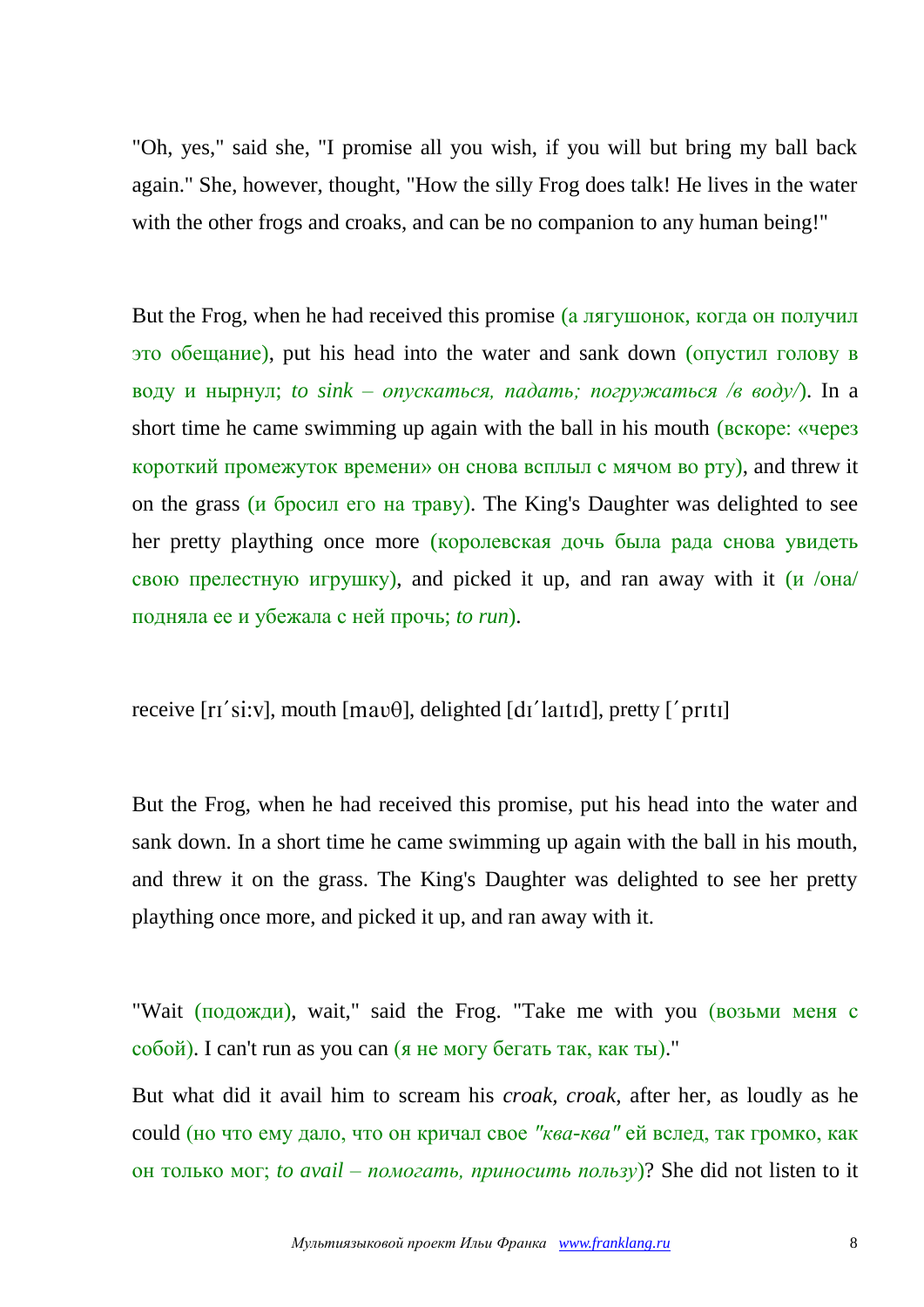(она не слушала его), but ran home and soon forgot the poor Frog (а побежала домой и вскоре забыла о бедном лягушонке), who was forced to go back into his fountain again (который был вынужден снова вернуться в свой источник).

wait [weɪt], avail [ $\sigma$ 'veɪl], listen ['lɪsn], poor [pɔ:], forced [fɔ:st]

"Wait, wait," said the Frog. "Take me with you. I can't run as you can." But what did it avail him to scream his *croak, croak*, after her, as loudly as he could? She did not listen to it, but ran home and soon forgot the poor Frog, who was forced to go back into his fountain again.

The next day, when she had seated herself at table with the King and all the courtiers (на следующий день, когда она уселась за стол вместе с королем и всеми придворными), and was eating from her little golden plate (и стала есть из своей золотой тарелочки), something came creeping *splish splash, splish splash*, up the marble staircase (некто взобрался "топ-шлеп" по мраморной лестнице; *splash – звукоподр. плюх!).* When it got to the home, it knocked at the door, and cried (когда /этот некто/ добрался до дома, он постучал в дверь и прокричал):

> *"King's Daughter, youngest (дочь короля, /самая/ младшая), Open the door (отвори дверь)!"*

herself [hə'self], courtier ['kɔ:tɪə], marble [mɑ:bl], staircase ['steəkeɪs], knock  $[npk]$ 

The next day, when she had seated herself at table with the King and all the courtiers, and was eating from her little golden plate, something came creeping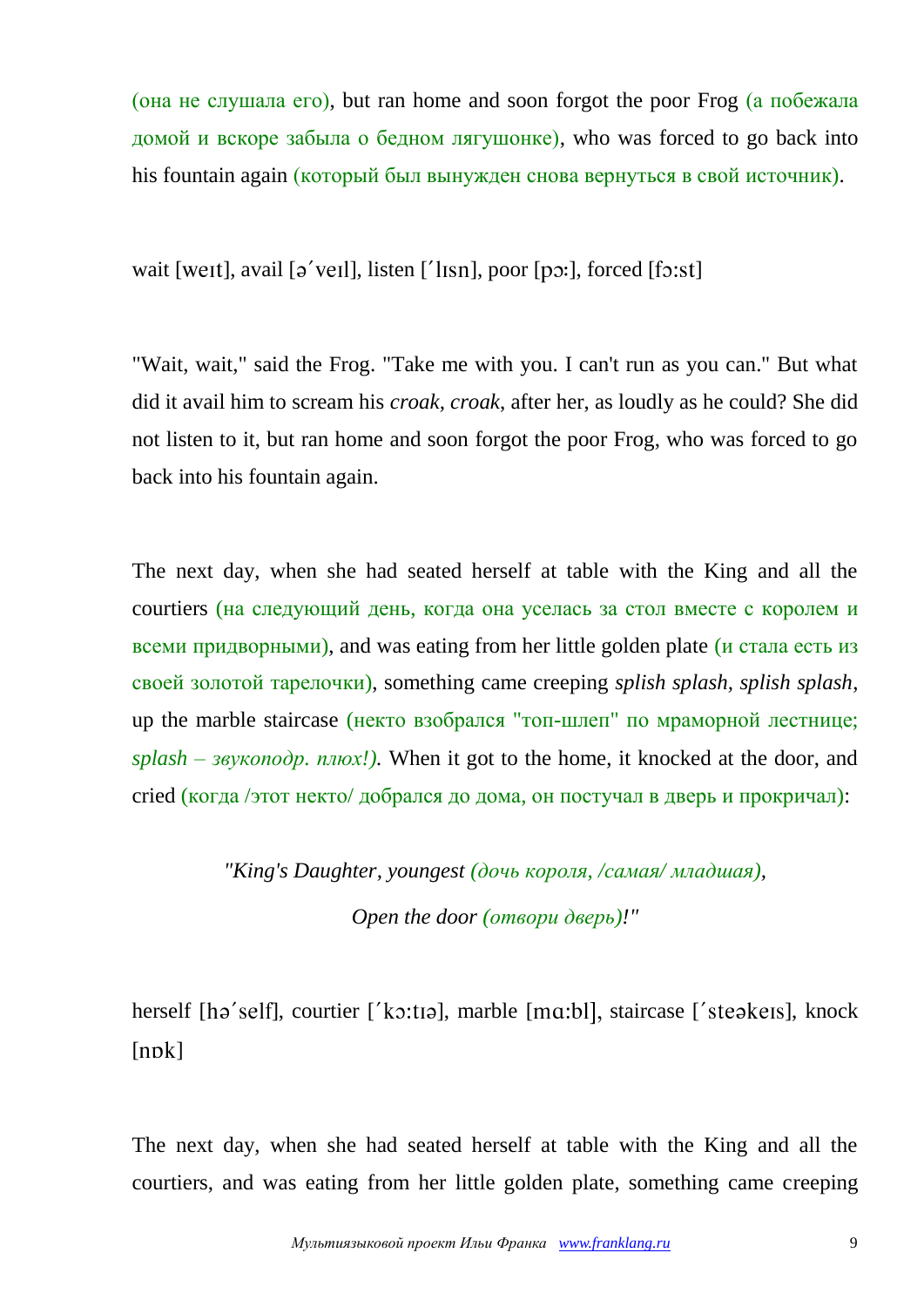*splish splash, splish splash*, up the marble staircase. When it got to the home, it knocked at the door, and cried:

> *"King's Daughter, youngest, Open the door!"*

She ran to see who was outside (она побежала, чтобы взглянуть, кто /там/ снаружи), but when she opened the door, there sat the Frog in front of it  $(H<sub>O</sub>)$ , когда она открыла дверь, перед /дверью/ сидел лягушонок). Then she slammed the door in great haste (тогда она поспешно захлопнула дверь; *to slam – со стуком закрывать, захлопывать; haste – поспешность, спешка; in haste – поспешно, второпях*), sat down to dinner again (снова села обедать), and was quite frightened (и была очень напугана; *to frighten – пугать; frightened – испуганный, напуганный*).

outside [avt' said], door [dɔ:], again [ə' gen], frightened [fraitnd]

She ran to see who was outside, but when she opened the door, there sat the Frog in front of it. Then she slammed the door in great haste, sat down to dinner again, and was quite frightened.

The King saw plainly that her heart was beating violently, and said (король почувствовал: «ясно увидел», что ее сердце неистово колотится, и спросил), "My Child, what are you so afraid of (дочь моя, чего ты так боишься; *afraid – испуганный, боящийся*)? Is there a Giant outside who wants to carry you away (снаружи что, великан, который хочет унести тебя)?"

"Ah, no," replied she (ответила она), "it is no Giant, but a disgusting Frog (это не великан, а отвратительный лягушонок)."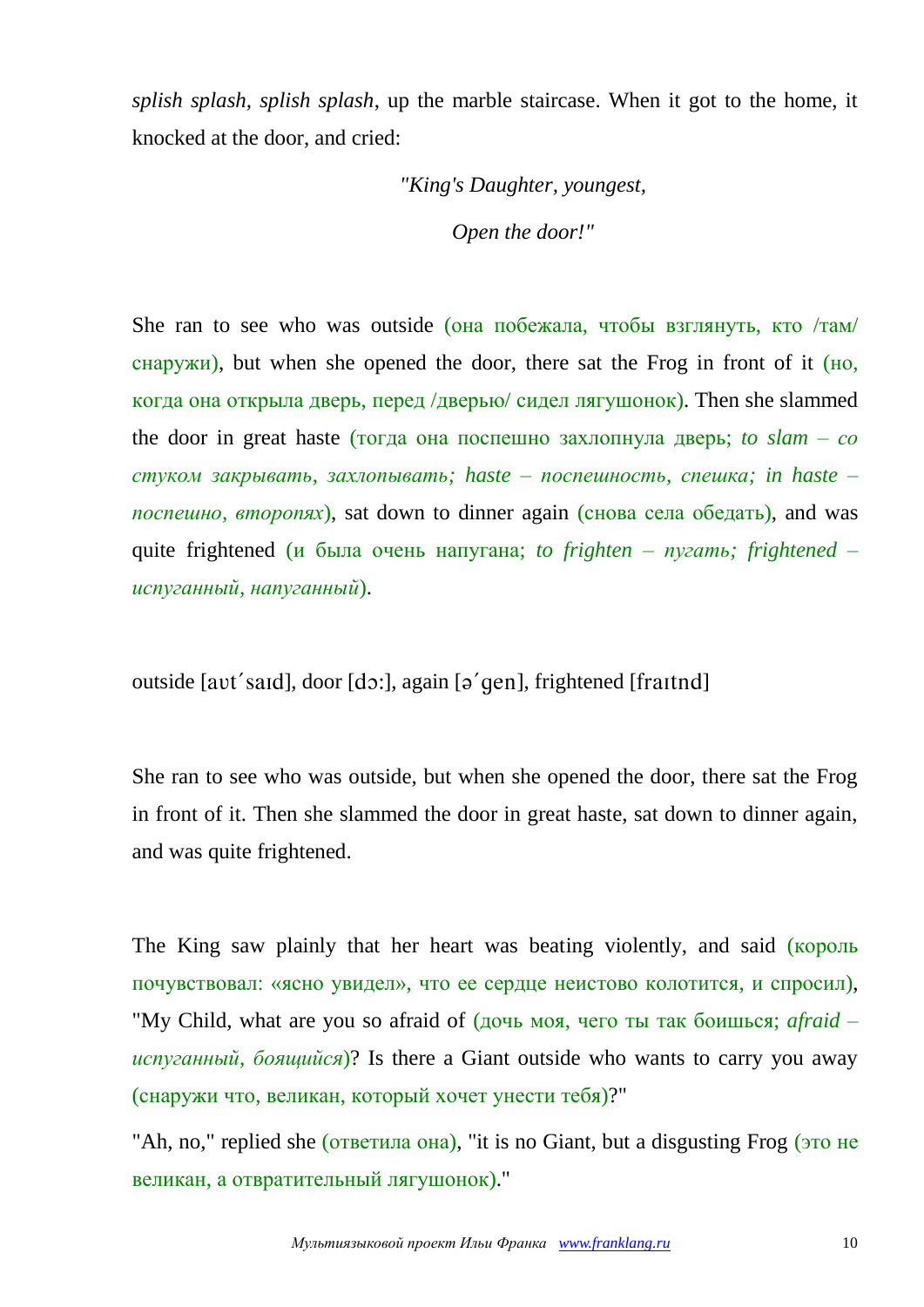"What does the Frog want with you (что лягушонку от тебя надо)?"

plainly ['pleinli], heart [hɑ:t], violently ['vaialantli], child [t[aild], afraid  $\lceil$  a' freid], giant  $\lceil$ ' d $\lceil$  at and  $\lceil$ , carry  $\lceil$ ' kæri], disgusting  $\lceil$  dis' q $\lceil$  at and  $\lceil$ 

The King saw plainly that her heart was beating violently, and said, "My Child, what are you so afraid of? Is there a Giant outside who wants to carry you away?"

"Ah, no," replied she, "it is no Giant, but a disgusting Frog."

"What does the Frog want with you?"

"Ah, dear Father, yesterday when I was in the forest sitting by the fountain, playing (ах, дорогой отец, вчера, когда я была в лесу и сидела, играя, у источника), my golden ball fell into the water (мой золотой мяч упал в воду; *to fall*). And because I cried so, the Frog brought it out again for me  $(u, u_3)$ -за того, что я так плакала, лягушонок снова принес = *вернул* его мне; *to bring*). And because he insisted so on it (и из-за того, что он так сильно настаивал на этом), I promised him he should be my companion (я пообещала ему, что он будет моим товарищем); but I never thought he would be able to come out of the water (но я вовсе: «никогда» не думала, что он когда-нибудь сможет выбраться из воды)! And now he is here, and wants to come in (и вот теперь он здесь и хочет войти)"

yesterday ['jestədi], because [bi'kpz], brought [brɔ:t], thought  $[\theta \circ t]$ , able [eibl]

"Ah, dear Father, yesterday when I was in the forest sitting by the fountain, playing, my golden ball fell into the water. And because I cried so, the Frog brought it out again for me. And because he insisted so on it, I promised him he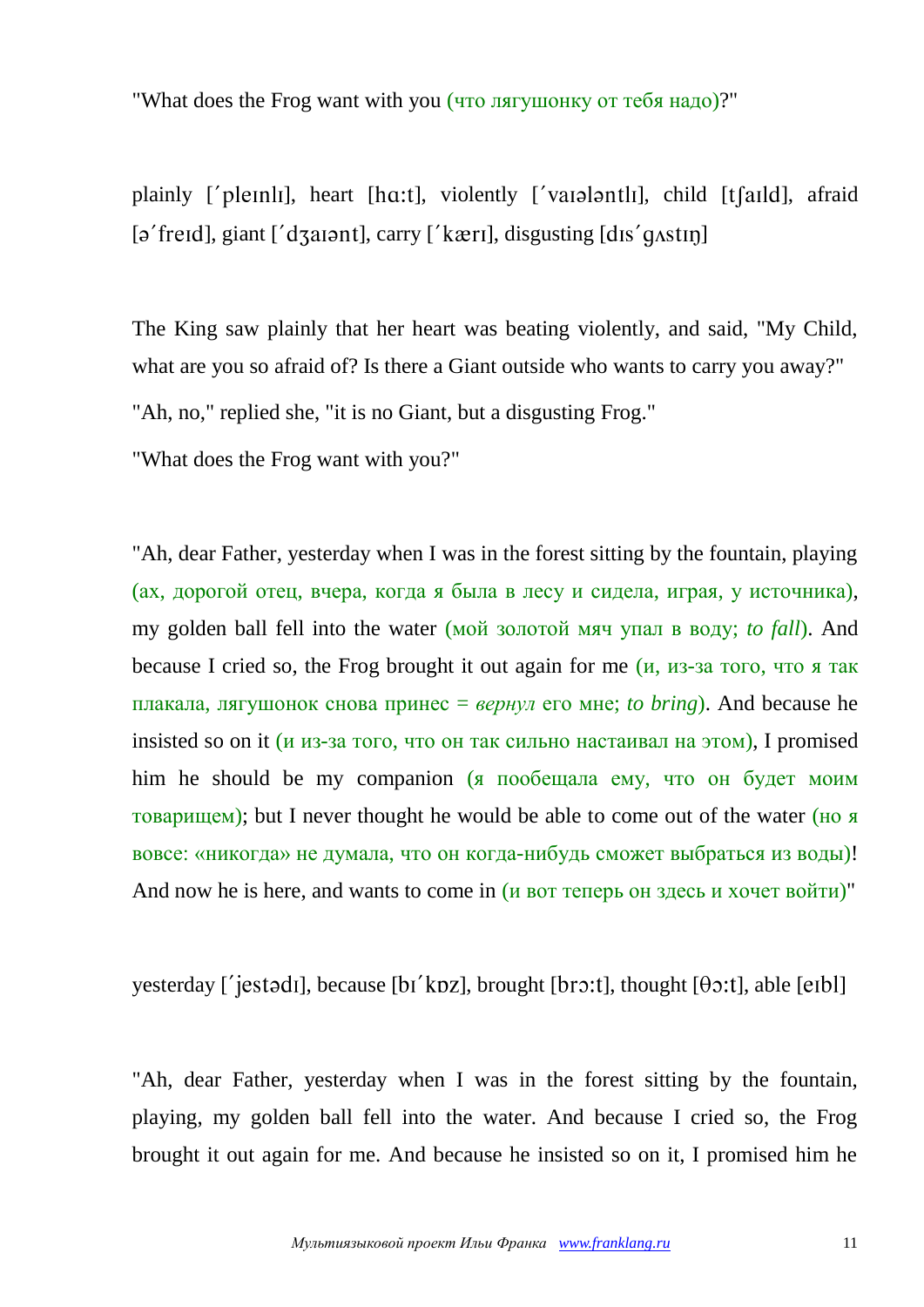should be my companion; but I never thought he would be able to come out of the water! And now he is here, and wants to come in"

In the meantime, it knocked a second time, and cried (тем временем /лягушонок/ постучал во второй раз и прокричал):

*"King's Daughter, youngest (дочь короля, /самая/ младшая)! Open to me (открой мне)!*

*Don't you remember yesterday (разве ты не помнишь, /что было/ вчера), And all that you to me did say (и всего того, что ты мне сказала), Beside the cooling fountain's spray (рядом с прохладными брызгами ключа)? King's Daughter, youngest! Open to me!"*

Then said the King (тогда король сказал), "That which you have promised you must perform (то, что ты пообещала, ты должна исполнить). Go and let him in (иди и позволь ему войти)."

meantime ['mi:ntaim], beside [bi'said], perform [pə'fɔ:m]

In the meantime, it knocked a second time, and cried:

*"King's Daughter, youngest! Open to me! Don't you remember yesterday, And all that you to me did say, Beside the cooling fountain's spray? King's Daughter, youngest! Open to me!"*

Then said the King, "That which you have promised you must perform. Go and let him in."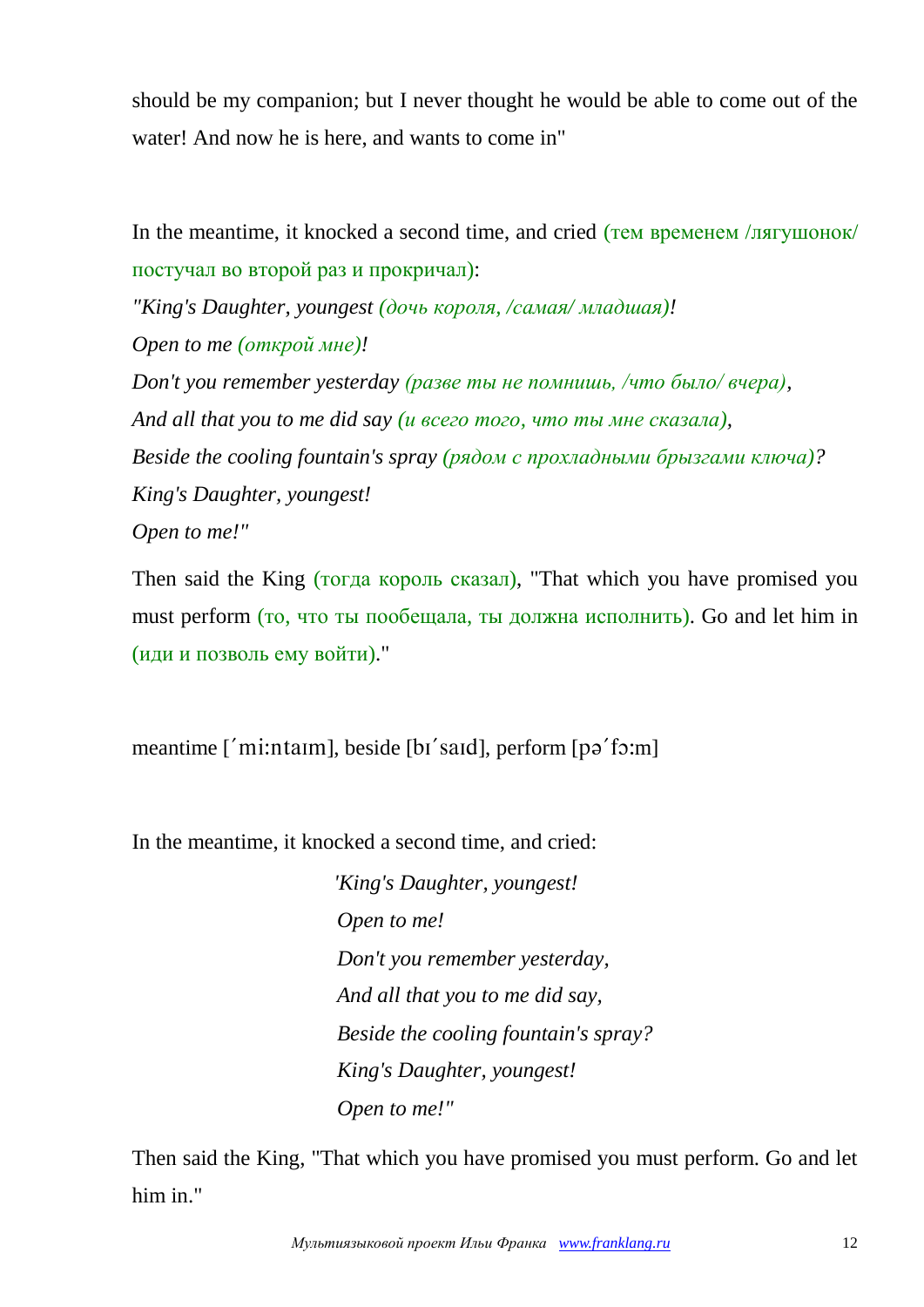She went and opened the door (она пошла и открыла дверь), and the Frog hopped in and followed her, step by step, to her chair (лягушонок запрыгнул в дом и последовал за ней, шаг за шагом, к ее стулу). There he sat still and cried (там он сел: «сел неподвижно» и крикнул; *still – неподвижно, спокойно*), "Lift me up beside you (подними меня /и посади/ рядом с собой)."

She delayed, until at last the King commanded her to do it (она мешкала, пока, наконец, король не приказал ей сделать это). When the Frog was once on the chair (когда лягушонок оказался на стуле), he wanted to be on the table (он захотел оказаться на столе), and when he was on the table, he said (и когда он был на столе, он сказал), "Now, push your little golden plate nearer to me that we may eat together (а теперь, пододвинь свою золотую тарелочку поближе ко мне, чтобы мы смогли есть вместе; *to push – толкать, пихать*)."

follow ['folav], chair [ $t$ [ $e$ a], delay [dɪ' $\text{ }$ leɪ], command [ $k$ a'ma:nd], together  $[ta'$ gedə $]$ 

She went and opened the door, and the Frog hopped in and followed her, step by step, to her chair. There he sat still and cried, "Lift me up beside you."

She delayed, until at last the King commanded her to do it. When the Frog was once on the chair, he wanted to be on the table, and when he was on the table, he said, "Now, push your little golden plate nearer to me that we may eat together."

She did this (она так и сделала), but it was easy to see that she did not do it willingly (но легко можно было увидеть = *но было очевидно*, что делает она это неохотно). The Frog enjoyed what he ate (лягушонку понравилось то, что он ел; *to eat*), but almost every mouthful she took, choked her (но почти каждый кусок, который ела она, застревал /у нее в горле/; *mouthful – полный рот*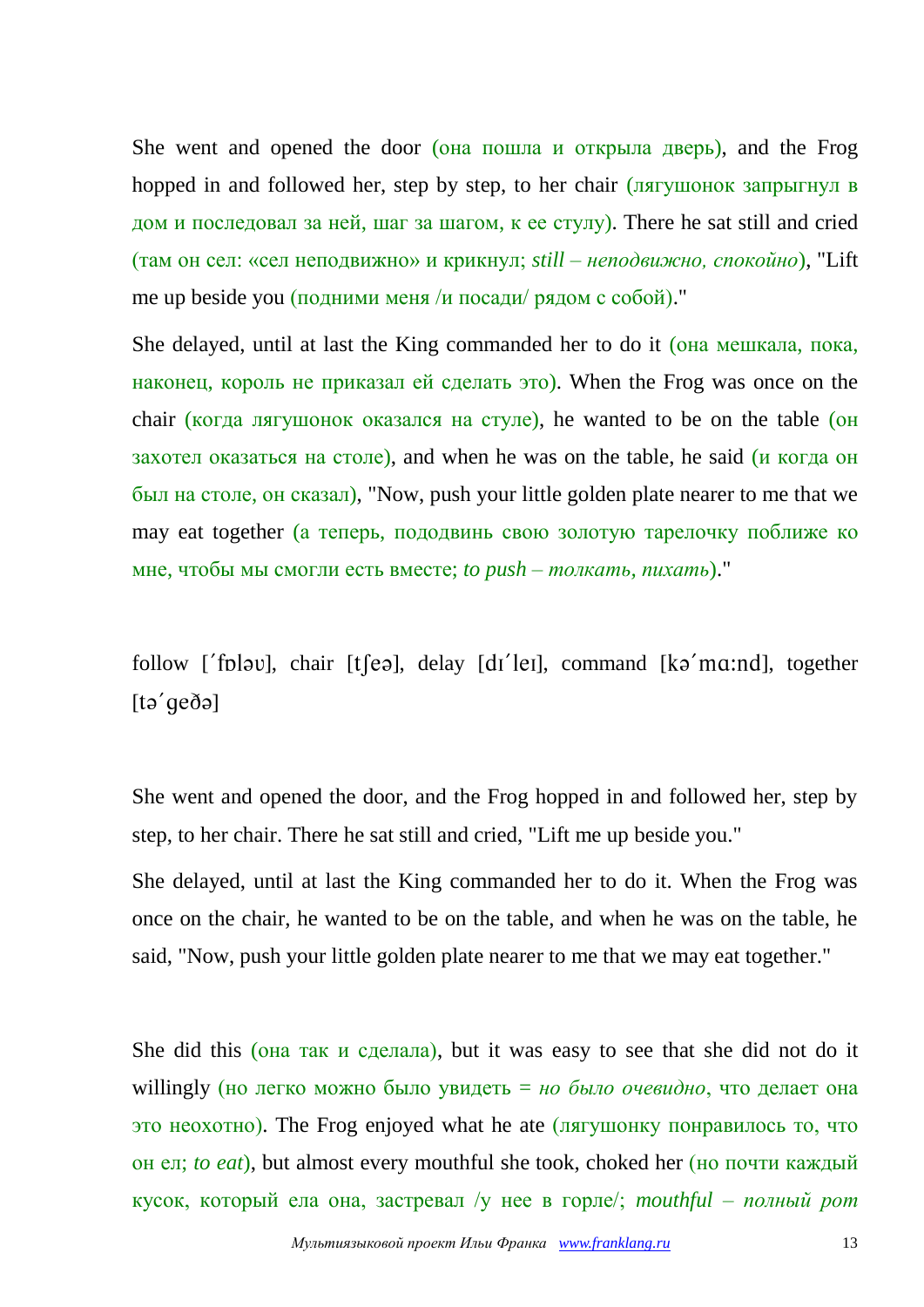*/чего–либо/; кусок, глоток; to take – брать, хватать; принимать /пищу, лекарство/; to choke – душить; подавиться, поперхнуться*).

At length he said (наконец, он сказал), "I have eaten and am satisfied (я поел и сыт; *to satisfy – удовлетворять; утолять /голод/, насыщать*). Now I am tired (теперь я устал), carry me into your little room and make your little silken bed ready (отнеси меня в свою комнатку и приготовь свою шелковую постельку); and we will both lie down and go to sleep (и мы вместе ляжем и уснем)."

easy ['i:zi], willingly ['wilin]], enjoy  $\left[ \text{in}' \text{d} \cdot \text{d} \cdot \text{d} \right]$ , mouthful ['mav $\theta$ ful], length  $[len\theta]$ , satisfied ['sætisfaid], tired ['tail, lie [ $|$ ail]

She did this, but it was easy to see that she did not do it willingly. The Frog enjoyed what he ate, but almost every mouthful she took, choked her.

At length he said, "I have eaten and am satisfied. Now I am tired, carry me into your little room and make your little silken bed ready; and we will both lie down and go to sleep."

The King's Daughter began to cry (королевская дочь начала плакать), for she was afraid of the cold Frog (потому что она боялась холодного лягушонка), which she did not like to touch (которого ей и трогать не хотелось), and which was now to sleep in her pretty, clean little bed (и который сейчас собирался спать в ее прелестной чистой постельке).

But the King grew angry and said (но Король разгневался и сказал), "He who helped you when you were in trouble, ought not afterward to be despised ( $\overline{10T}$ ,  $\overline{K}$  $\overline{10}$ ) помог тебе, когда ты была в беде, не должен быть в последствии презираем)."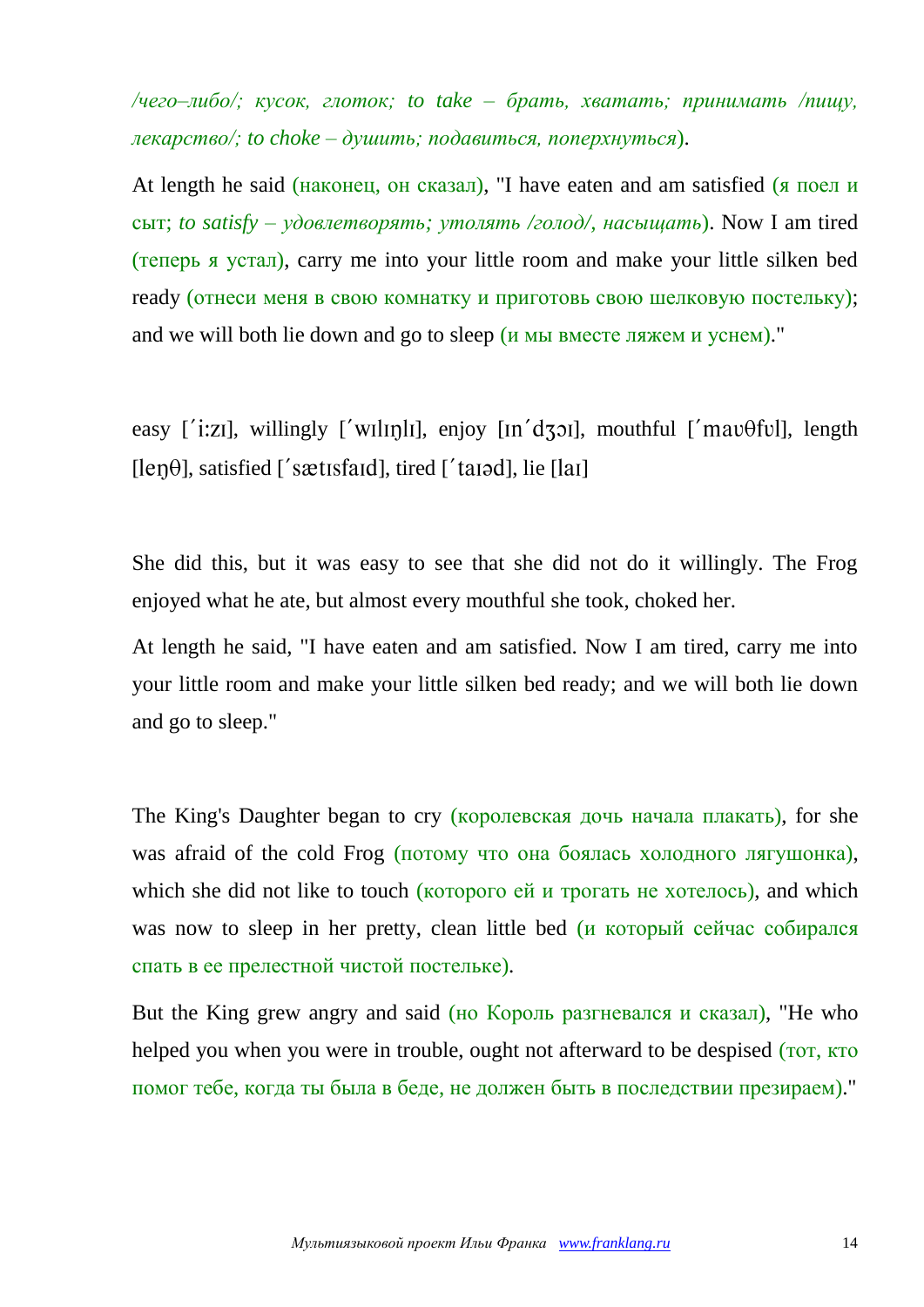cry [krai], cold [kəvld], touch [tʌtʃ], clean [kli:n], grew [qru:], angry ['ængri], trouble  $[trAb]$ , afterward  $[}'a$ : ftawad], despise  $[dis'$  paiz]

The King's Daughter began to cry, for she was afraid of the cold Frog, which she did not like to touch, and which was now to sleep in her pretty, clean little bed.

But the King grew angry and said, "He who helped you when you were in trouble, ought not afterward to be despised."

So she took hold of the Frog with two fingers (тогда она взяла лягушонка двумя пальцами), carried him upstairs, and put him in a corner (отнесла его наверх = *в спальню* и положила его в уголок). But when she was in bed, he crept to her and said (но, когда она была в кроватке, он подполз к ней и сказал; *to creep*), "I am tired, I want to sleep as well as you (я устал, я хочу спать так же, как и ты); lift me up or I will tell your father (подними меня /к себе/ или я пожалуюсь: «скажу» твоему отцу)."

Then she was terribly angry (тогда она ужасно рассердилась), and took him up (и подняла его /с пола) and threw him with all her might against the wall  $(u$ швырнула его со всей силой об стену).

"Now, you will be quiet, odious Frog (теперь ты успокоишься, отвратительный лягушонок)," said she.

upstairs  $\lceil$  Ap'steaz], corner  $\lceil$ 'ko:na], terribly  $\lceil$ 'terabli], angry  $\lceil$ 'ængri], might  $[$ mait], against  $[$ ə' $\gamma$ genst $]$ , odious  $[$ ' $\gamma$ əvdiəs $]$ 

So she took hold of the Frog with two fingers, carried him upstairs, and put him in a corner. But when she was in bed, he crept to her and said, "I am tired, I want to sleep as well as you; lift me up or I will tell your father."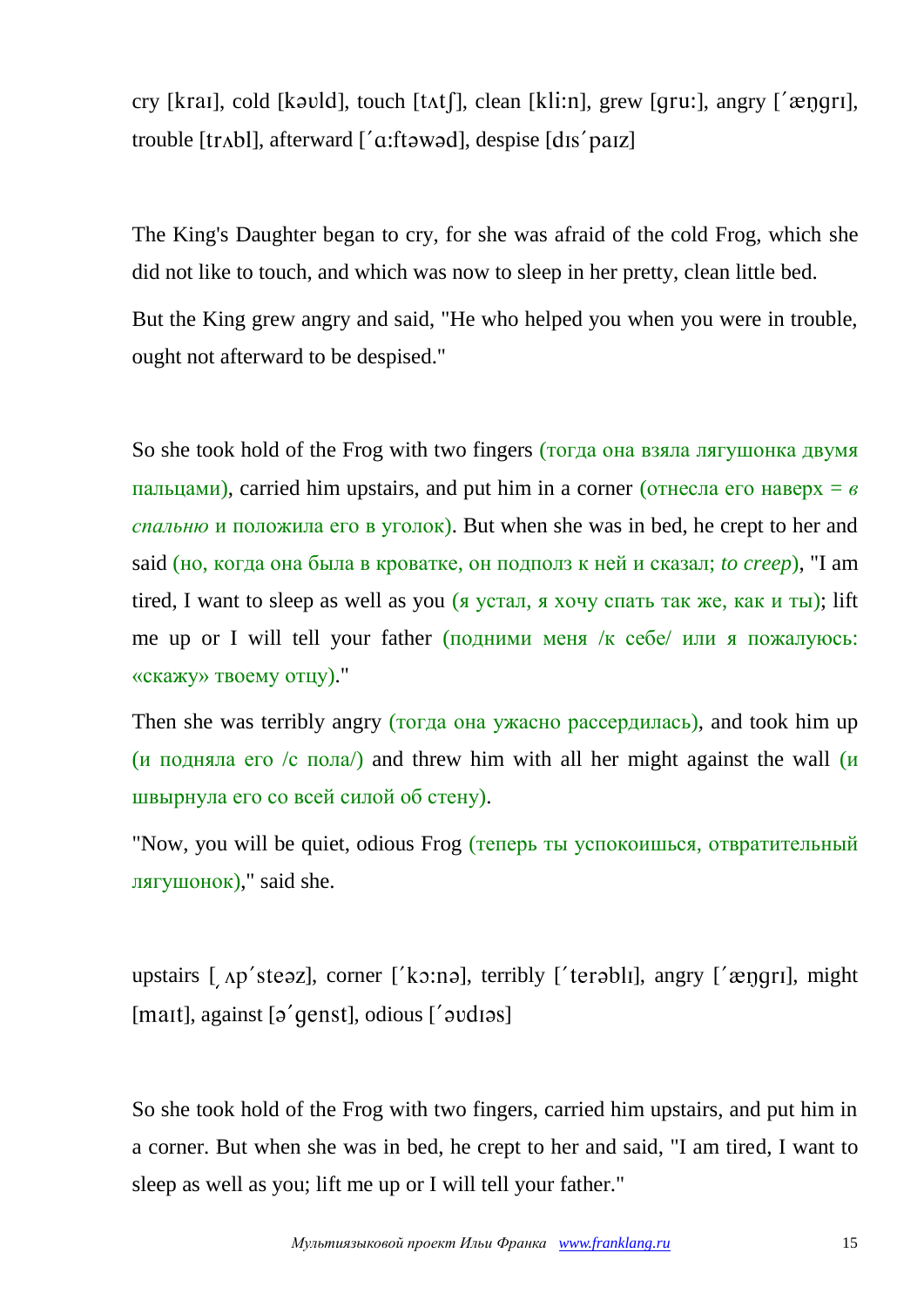Then she was terribly angry, and took him up and threw him with all her might against the wall.

"Now, you will be quiet, odious Frog," said she.

But when he fell down, he was no Frog but a King's Son with beautiful eyes (но когда он упал, он уже был не Лягушонком, а королевичем с прекрасными глазами; *to fall*)!

He, by her father's will, was now her dear companion and husband (он, по воле ее отца, теперь стал ее дорогим товарищем и мужем; *will – воля, сила воли; желание, воля*). Then he told her how he had been bewitched by a wicked Witch (затем он рассказал ей, как он был заколдован злой ведьмой), and how no one could have delivered him from the fountain but herself (*и* /<sub>0</sub> том/, что никто не мог бы его вызволить из источника, кроме ее самой; *to deliver – доставлять, разносить; освобождать, избавлять*), and that to-morrow they would go together into his kingdom (и что завтра они вместе поедут в его королевство).

husband  $\int'$ h $\Delta$ zbənd], bewitched  $\lceil b \int'$ wit $\lceil t \rceil$ , wicked  $\int'$ wikid], witch  $\lceil \int'$ wit $\lceil \cdot \rceil$ , deliver  $\lceil$ dɪ'lɪvə], kingdom  $\lceil$ 'kɪŋdəm]

But when he fell down, he was no Frog but a King's Son with beautiful eyes!

He, by her father's will, was now her dear companion and husband. Then he told her how he had been bewitched by a wicked Witch, and how no one could have delivered him from the fountain but herself, and that to-morrow they would go together into his kingdom.

Then they went to sleep  $($ потом они заснули), and next morning when the sun awoke them (и на следующее утро, когда солнце разбудило их), a coach came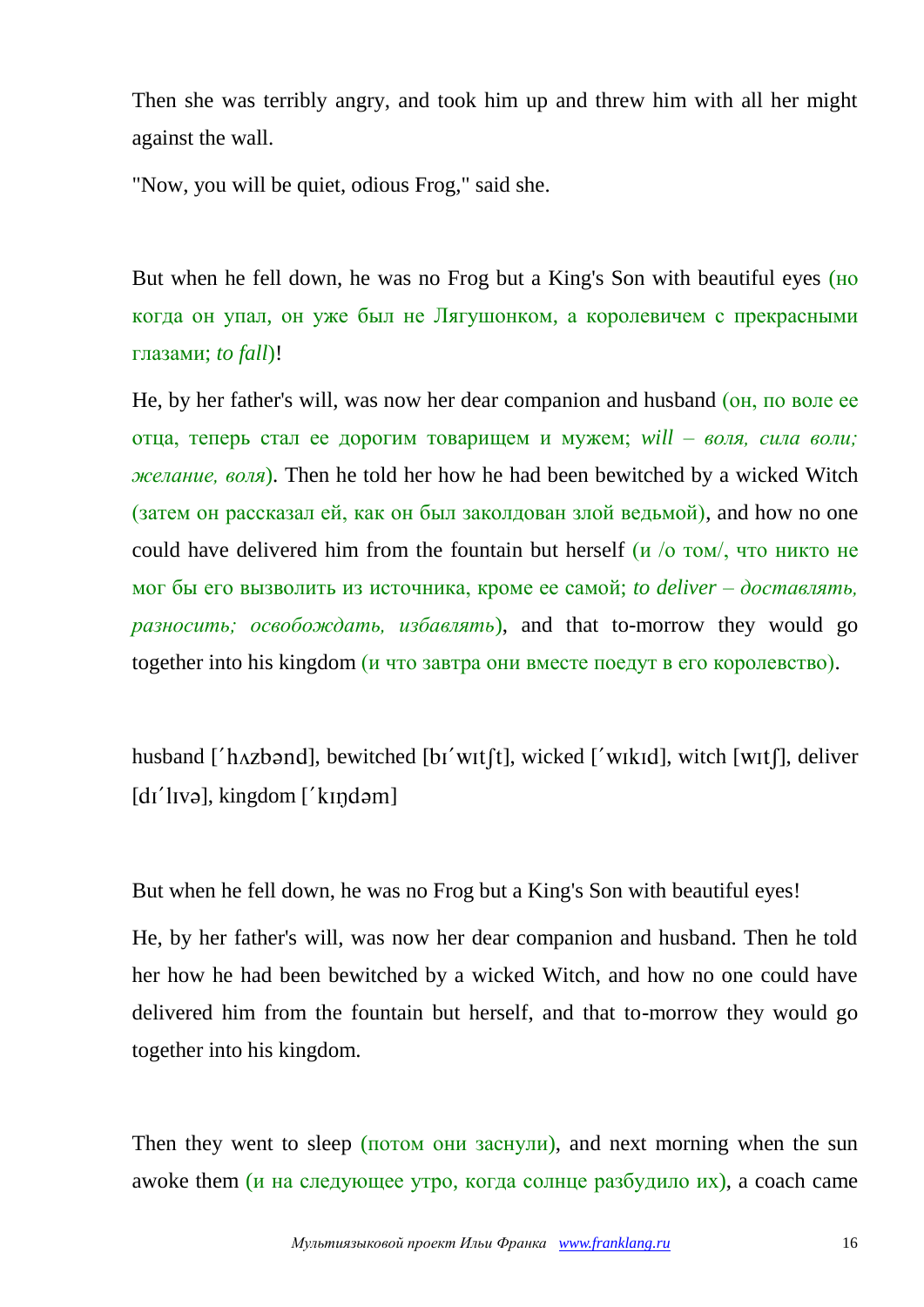rolling up drawn by eight white horses (подкатила карета, запряженная восьмеркой белых лошадей; *to draw – тащить, волочить, тянуть*), with white ostrich feathers on their heads (с /султанами/ из белых страусовых перьев на головах). They were harnessed with golden chains (они были запряжены золотой упряжью; *chain – цепь; узы*), and behind stood the young King's servant, Faithful Henry (а позади стоял слуга молодого короля, Преданный Генри; *faith – вера, доверие; верность, лояльность; faithful – верный, стойкий, преданный*).

awoke  $[\partial'$  w $[\partial \partial \theta]$ , coach  $[\partial \theta]$ , ostrich  $[\partial \theta]$ , feather  $[\partial \theta]$ , harness  $[$ 'ha:n $|$ , behind  $[$ b $]$ 'ha $|$ nd $]$ , servant  $[$ 's $\alpha$ :v $\alpha$ nt $]$ , faithful  $[$ 'fe $\alpha$  $\beta$ f $\nu$  $]$ ,

Then they went to sleep, and next morning when the sun awoke them, a coach came rolling up drawn by eight white horses, with white ostrich feathers on their heads. They were harnessed with golden chains, and behind stood the young King's servant, Faithful Henry.

Faithful Henry had been so unhappy when his master was changed into a Frog (Преданный Генри был так несчастлив, когда его хозяин был превращен в лягушонка), that he had three iron bands laid round his heart (что он приказал оковать свое сердце = *свою грудь* тремя железными обручами; *band – тесьма, лента, обод; to lay – класть, положить*), lest it should burst with grief and sadness (чтобы оно = *его сердце* не разорвалось от горя и печали).

unhappy  $\lceil \Delta n \rceil$  hæpil, master  $\lceil \Delta n \rceil$ , change  $\lceil \ell \rceil$  (eind $\lceil \ell \rceil$ ), iron  $\lceil \ell \rceil$  and  $\lceil \ell \rceil$  $[$ b3:st], grief  $[$ qri:f], sadness  $[$ 's  $\mathcal{R}$ dn $\mathcal{S}$ ]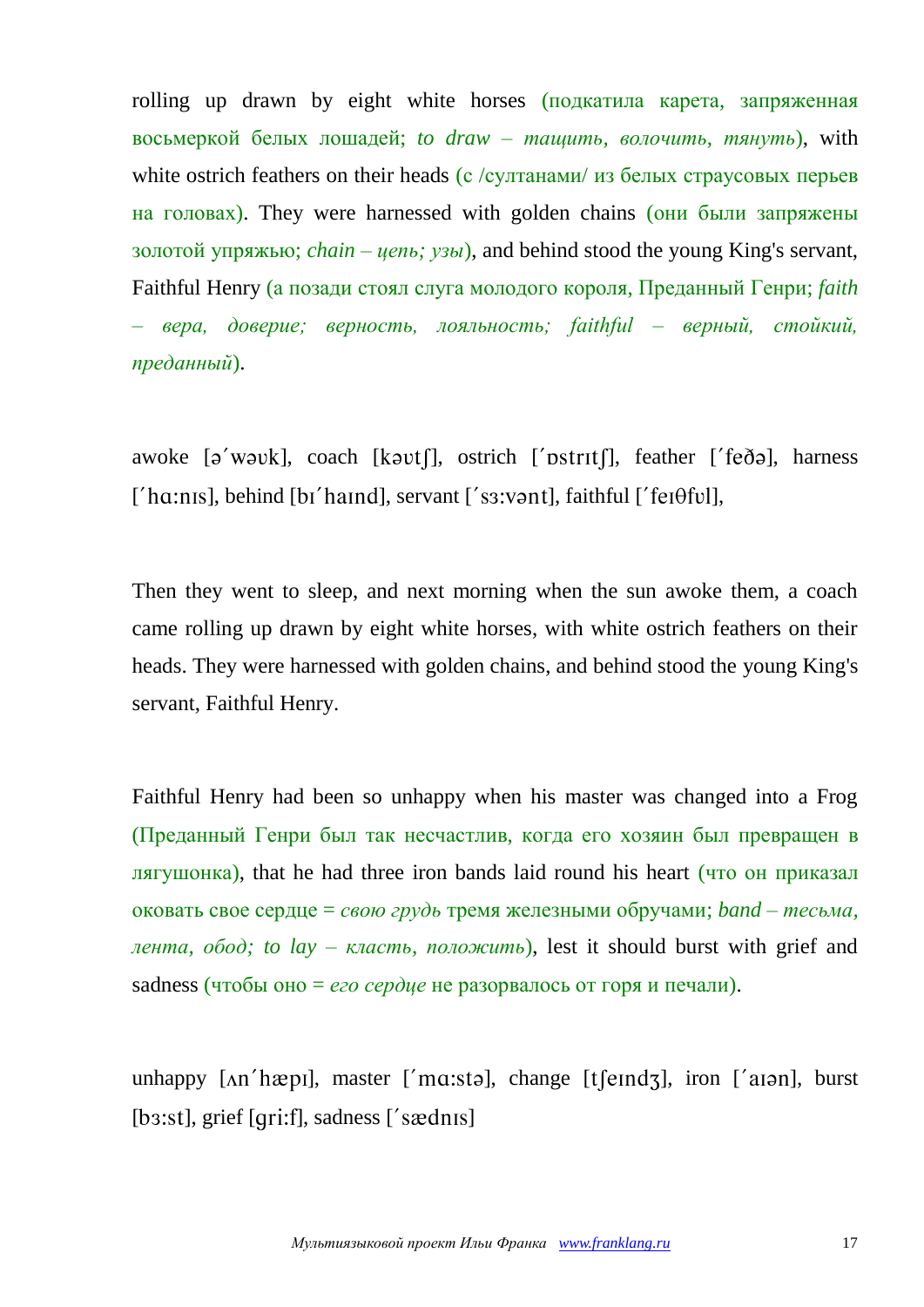Faithful Henry had been so unhappy when his master was changed into a Frog, that he had three iron bands laid round his heart, lest it should burst with grief and sadness.

The coach was to conduct the young King into his kingdom (эта карета должна была отвезти молодого короля в его королевство). Faithful Henry helped them both in  $(\Pi$ реданный Генри помог им обоим /сесть в нее/), and placed himself behind again (и сам снова встал позади /кареты/  $=$  на запятки), and was full of joy because of this deliverance (и был преисполнен радости по причине этого избавления). And when they had driven a part of the way (и когда они проехали часть пути), the King's Son heard a cracking behind him as if something had broken (королевич услышал какой-то треск позади себя, словно что-то сломалось).

conduct  $\ell z n$ . [kən'd $\lambda$ kt], young [ $\lambda$ n], both [bəv $\theta$ ], joy [d $\lambda$ 31], deliverance  $\left[ \frac{d}{d} \right]$  [  $\left[ \frac{d}{d} \right]$  |  $\left[ \frac{d}{d} \right]$  |  $\left[ \frac{d}{d} \right]$  |  $\left[ \frac{d}{d} \right]$  |  $\left[ \frac{d}{d} \right]$  |  $\left[ \frac{d}{d} \right]$  |  $\left[ \frac{d}{d} \right]$  |  $\left[ \frac{d}{d} \right]$  |  $\left[ \frac{d}{d} \right]$  |  $\left[ \frac{d}{d} \right]$  |  $\left[ \frac{d}{d} \right]$  |  $\left[ \$ 

The coach was to conduct the young King into his kingdom. Faithful Henry helped them both in, and placed himself behind again, and was full of joy because of this deliverance. And when they had driven a part of the way, the King's Son heard a cracking behind him as if something had broken.

So he turned round and cried (тогда он повернулся и крикнул): "Henry, the coach does break! (Генри, карета сломалась)" *"No, no, my lord, you do mistake (нет, нет, мой господин, вы ошибаетесь)! It is the band around my heart (это /лопнул/ обруч вокруг моего сердца), That felt such great and bitter smart (который причинял такую сильную и жгучую боль; to feel – ощупывать, трогать; ощущать/ся/; great – большой,*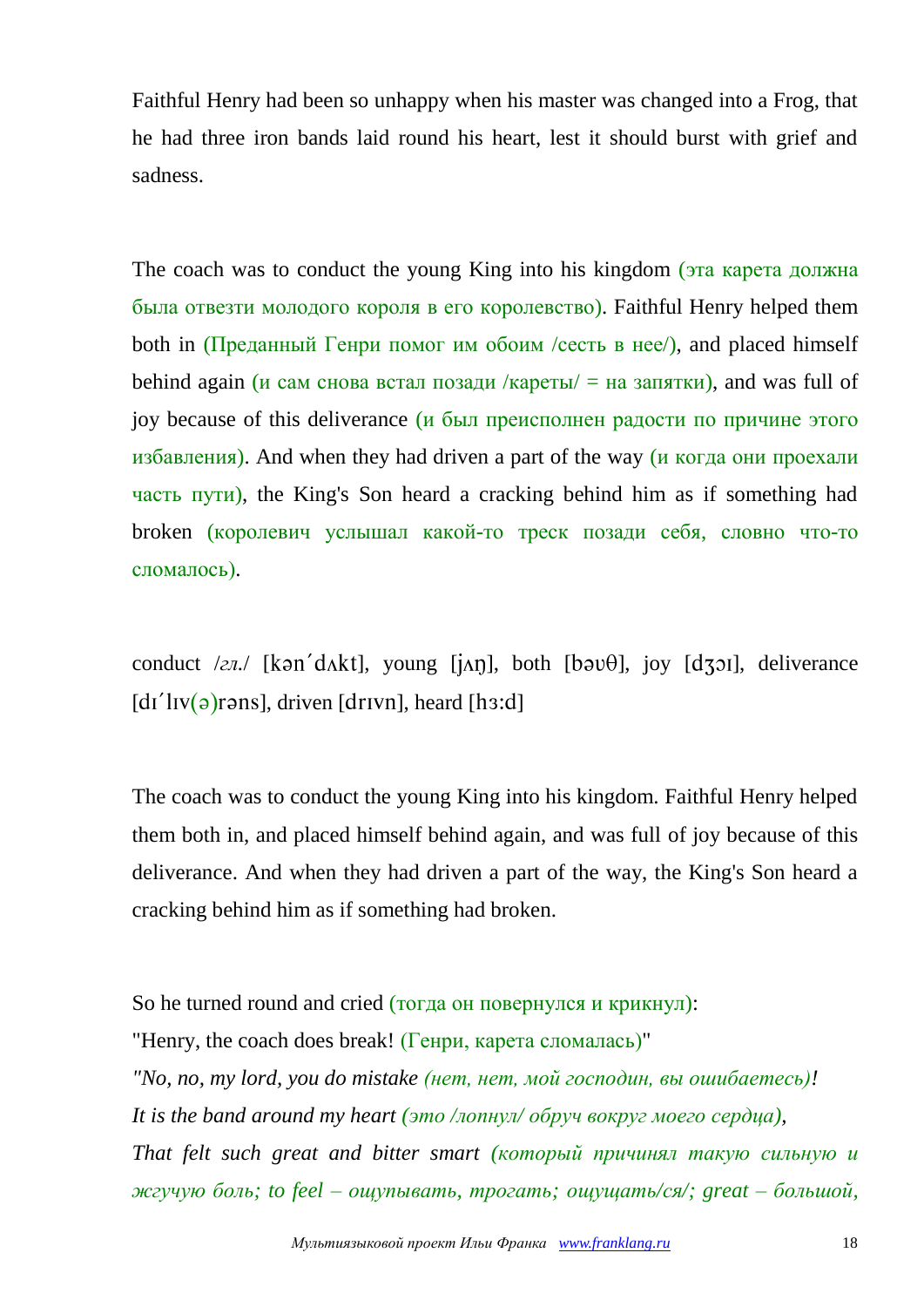*огромный; сильный, интенсивный; bitter – горький; мучительный; smart – жгучая боль),*

*When you were in the fountain strange (когда вы были в заколдованном источнике; strange – чужой, неизвестный; странный, необыкновенный, чудной),*

*When you into a Frog were changed (когда вы в лягушонка были превращены)!"*

turn [t3:n], break [breik], lord [lo:d], mistake [mi'steik], bitter ['bitə], strange  $[strength]$ 

So he turned round and cried:

*"Henry, the coach does break!" "No, no, my lord, you do mistake! It is the band around my heart, That felt such great and bitter smart, When you were in the fountain strange, When you into a Frog were changed!"*

Again and once again, while they were on their way, something cracked (снова и еще раз снова, пока они были в пути, что-то трескалось); and each time the King's Son thought the carriage was breaking (*и каждый раз королевич думал*, что это ломается карета). But it was only the bands which were springing from the heart of Faithful Henry (но это были всего лишь обручи, которые слетали с сердца Преданного Генри) because his master was set free and was happy (оттого, что его хозяин был освобожден и был счастлив).

carriage  $[$ *'k* $æridz$ ], only  $[$ ' $\rho$ unlı], springing  $[$ ' $\rho$ sprin $n$ n]